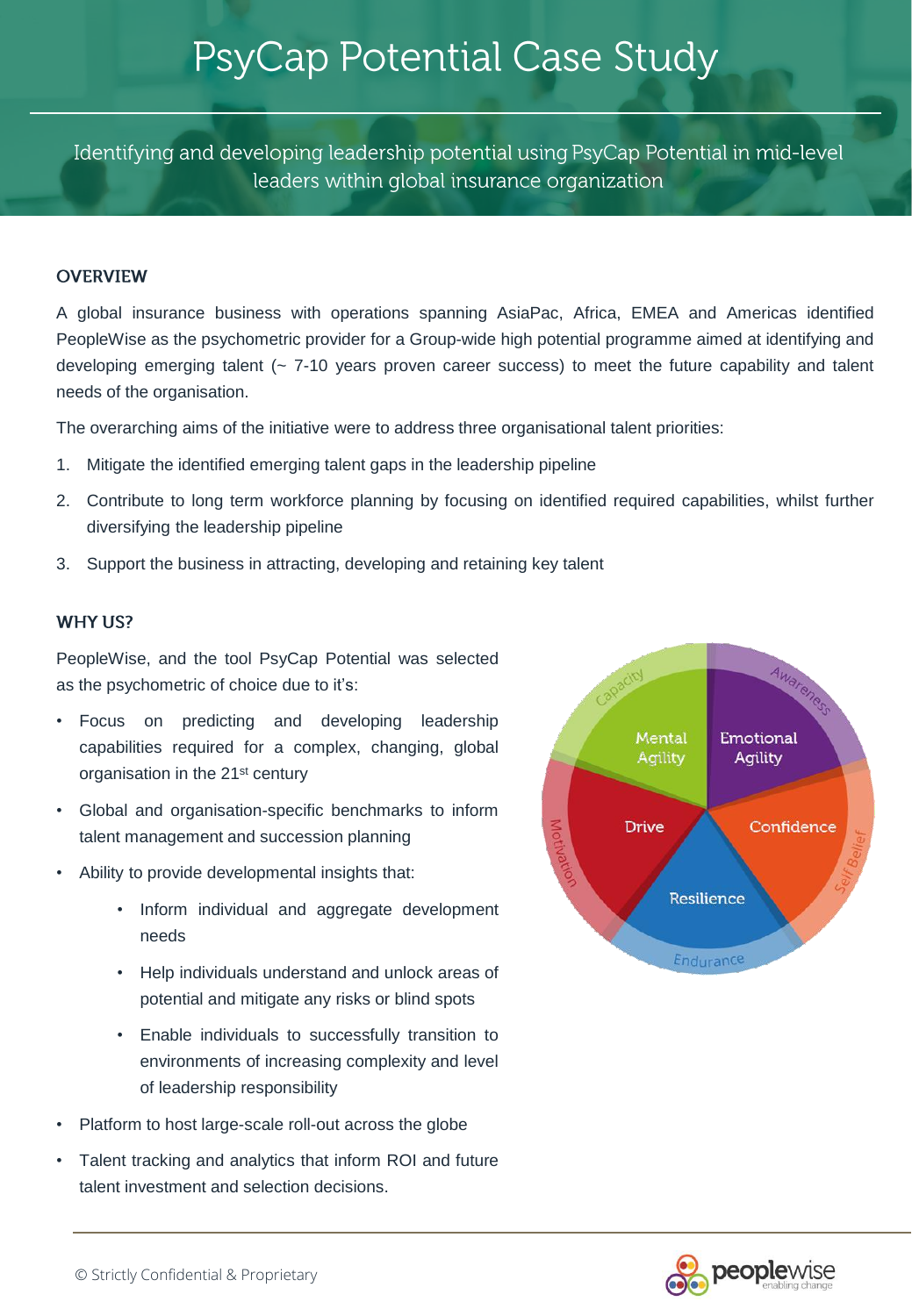Identifying and developing leadership potential using PsyCap Potential in mid-level leaders within global insurance organization

#### **WHAT WE DID**

In partnership with the Group Talent Team, the Business Units and the Business School running the end-toend programme, we engaged in a number of core activities:



**Benchmark success (internally & externally).** We combined insights from our own global database with insights from profiling successful leaders at the next level leadership populations within the organisation to create a database with insights from profiling successful leaders at the next level leadership populations unique success factors that might inform selection and development decisions

#### **Key outcomes**

- $\checkmark$  A bespoke PsyCap Potential profile with minimum cut off criteria that accounted for the critical differentiators of high performers vs. high potential in the identified population, accounting for role type, level of leadership and industry
- $\checkmark$  Benchmark gap analysis to identify critical learning needs within the selected population for the LDP
- $\checkmark$  Positive feedback from HR and participants on clarity on the selection process and depth of personal insights based on external and organisation-specific benchmarks.



**Develop internal capability.** We ran a series of PsyCap Potential accreditation programmes to equip Group and Business Unit Talent leads to interpret PsyCap Potential profiles, use the data in **Develop internal capability.** We ran a series of PsyCap Potential accreditation programmes to equip Group and Business Unit Talent leads to interpret PsyCap Potential profiles, use the data in combination with other criti feedback to inform development

#### **Key outcomes**

- ✓ 100% pass rate for accreditation of twenty Talent / HR leads spanning AsiaPac, USA and Europe
- ✓ 100% of attendees would recommend the PsyCap Potential tool to inform selection, succession planning and leadership development
- ✓ 100% of attendees reported enhancing their knowledge in using psychometrics to differentiate performance and potential
- ✓ 100% of attendees reported enhancing their skills and confidence in providing psychometric feedback

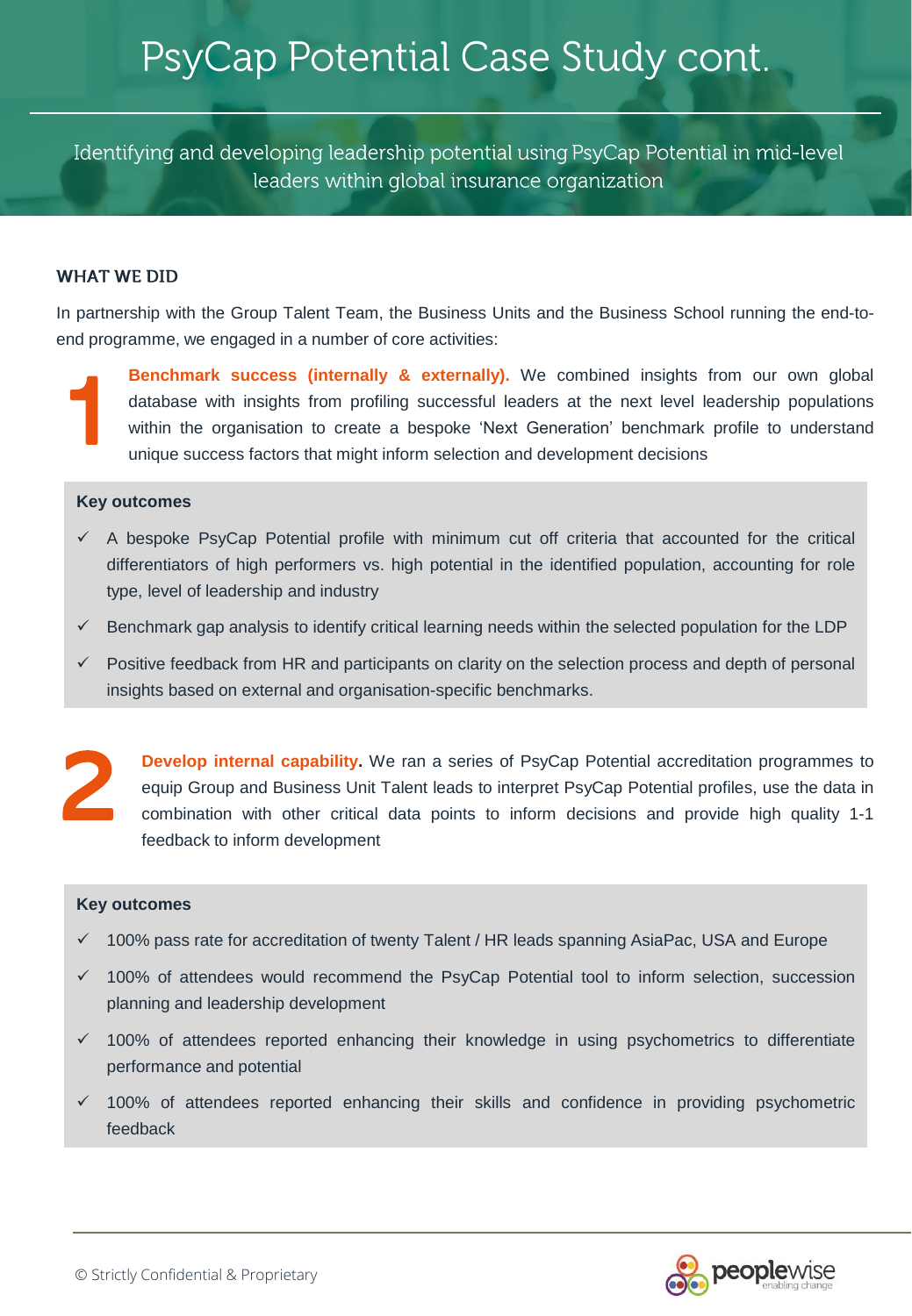Identifying and developing leadership potential using PsyCap Potential in mid-level leaders within global insurance organization

#### **WHAT WE DID**

In partnership with the Group Talent Team, the Business Units and the Business School running the end-toend programme, we engaged in a number of core activities:



**Baseline talent & identify development needs.** We collected data via online psychometric assessments globally and created an aggregated database of talent bench strength and development needs to inform the design and deli

### **Key outcomes**

Reporting analytics on aggregate and individual level development trends including mean, minimum, maximum scores across capabilities and sub-capabilities



- ✓ Targeted development recommendations based on item-level analysis
- ✓ Targeted recommendations to shape focus and approach based on the aggregate profile

**Develop critical capabilities to realise potential.** Using an experiential methods we created a bespoke case study that simulated an industry-relevant scenario that required participants to work in teams, drawing upon their Mental Agility, Emotional Agility, Confidence, Resilience and Drive, to explore and solve the organisational dilemma. 4

> Drawing on the expertise of our PsyCap Potential coaches, we used methods of observational feedback, coaching, experimentation and structured reflection to help participants explore their PsyCap Potential profile, explore their habitual behaviours and understand how to optimize their psychological capabilities to operate more effectively in new and increasingly complex, ambiguous contexts.



### **Engage to learn**

- 1. Role model
- 2. Observe
- 3. Experiment
- 4. Feedback
- 5. Reflection
- 6. Peer coaching

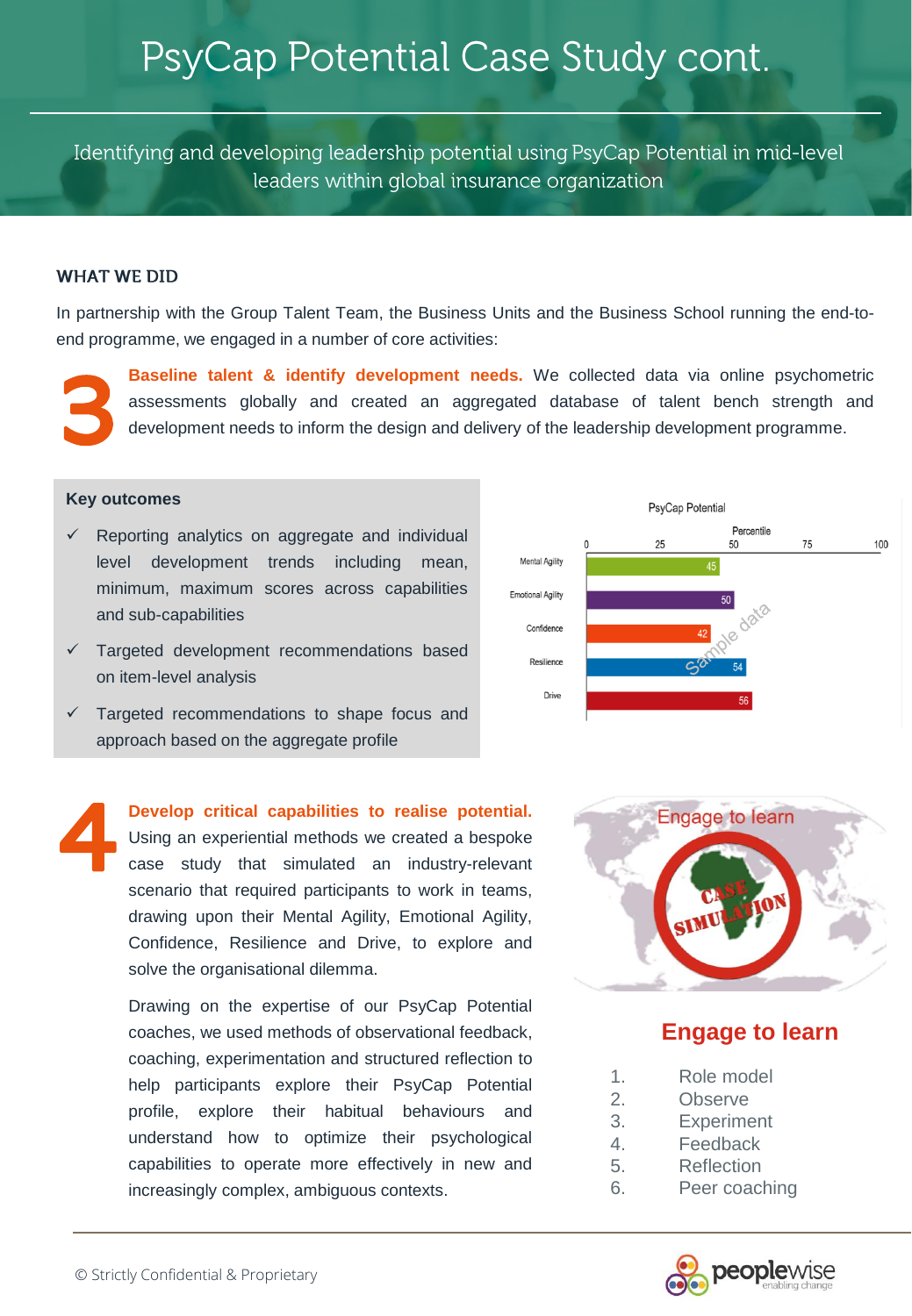Identifying and developing leadership potential using PsyCap Potential in mid-level leaders within global insurance organization



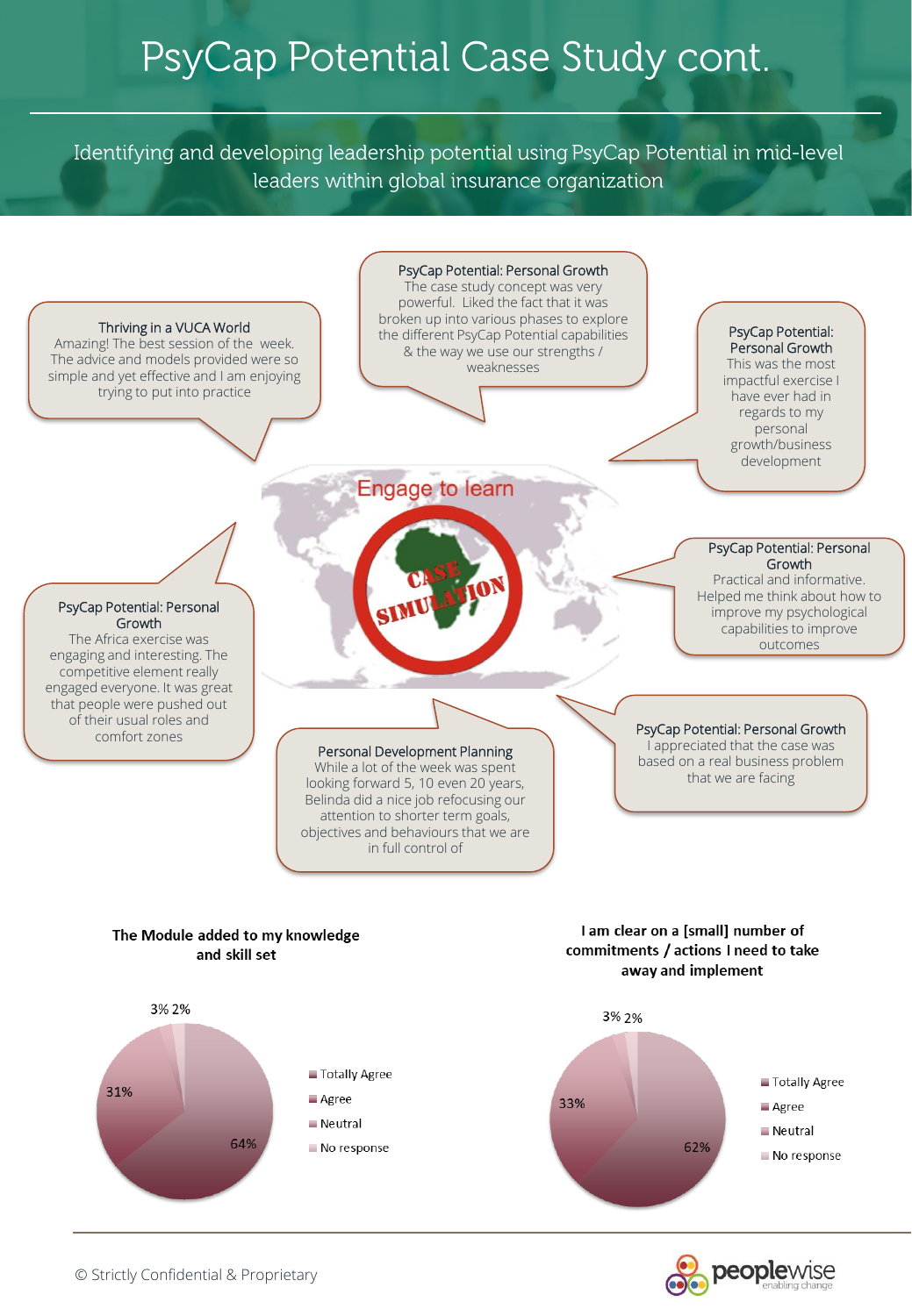Identifying and developing leadership potential using PsyCap Potential in mid-level leaders within global insurance organization

Talent tracking & ROI analysis. We conduct ongoing maintenance of PsyCap Potential Next<br>Generation database with cohort analysis including performance, promotion and programme data<br>fields.

#### **Key outcomes**

- Higher PsyCap Potential scores, at Time 1 and Time 2, are positively associated with number of promotions and performance ratings.
- PsyCap Potential test re-test analysis (at 18 months) shows significant return on development investment (RODI) – defined as an increase of 2 or more stens at Time 2. *NB – the degree of shift is impacted by the original individual and aggregate baseline scores.*

#### Mental Agility

57% of participants demonstrated increased speed and accuracy of data analysis and problem solving in unfamiliar and ambiguous contexts

•

• Significant increase in number of participants reporting comfort in being able to work in unstructured working environments and working with abstract and complex constructs to identify patterns and trends that inform strategic thinking and decision making

#### Emotional Agility

- 65% of participants demonstrated increased strength in Emotional Agility, particularly in regard to Insight and Adaption.
- Significant increase in number of participants reporting being more introspective and skillful at expressing their own emotions and being able to adapt and respond to others' emptions, needs and interpersonal styles.



setbacks, being able to regain focus in the moment, understanding stressors and triggers, and being able to manage behaviours constructive under pressure